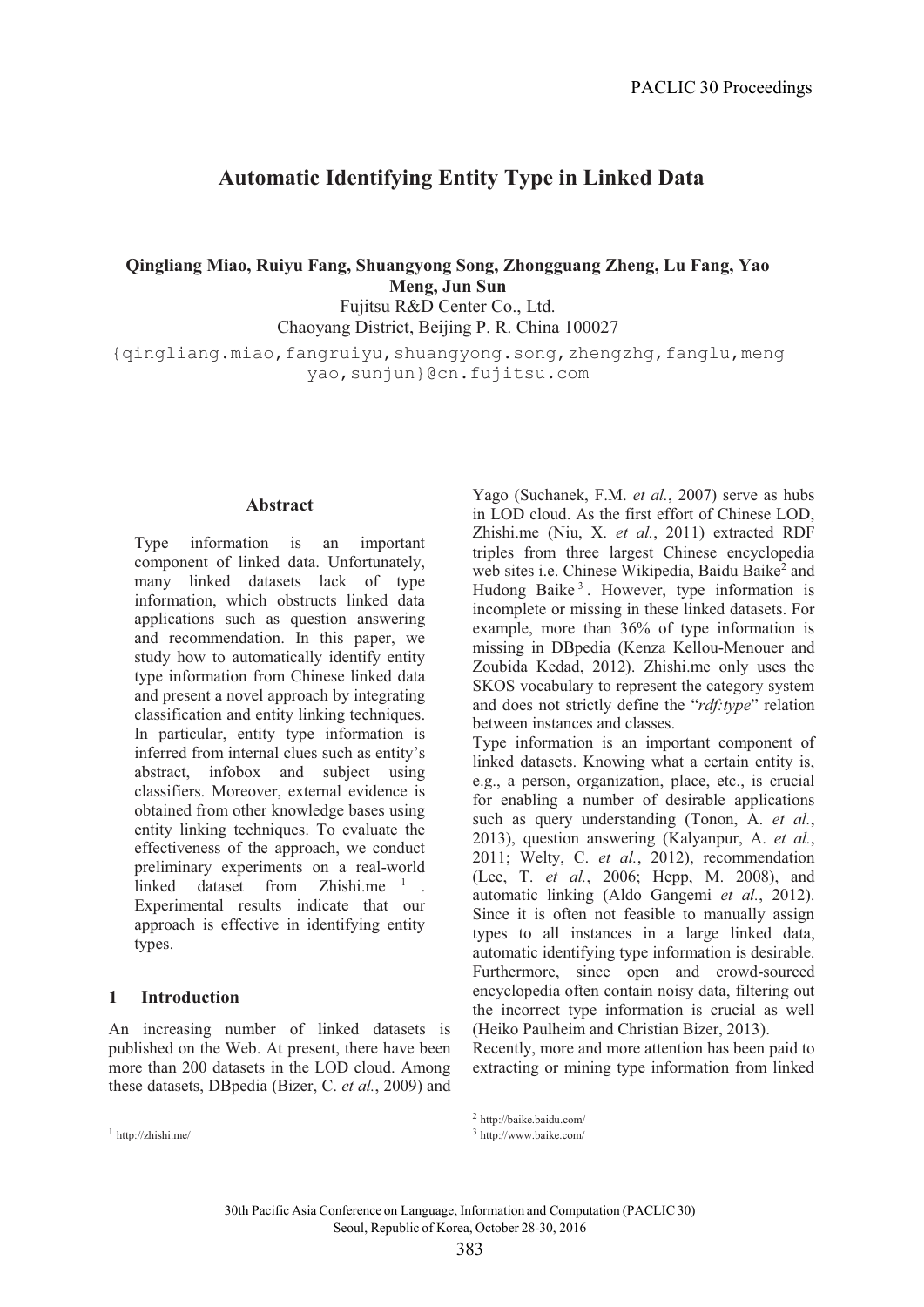data. However, most of current techniques on obtaining type information are either languagedependent or inferring type information only from internal clues such as textual description of entity. Most existing work was mainly focused on mining entity type from internal clues, and missed out the point that the issue can be boosted by integrating external evidence. Our assumption is that given an entity  $e_1$  without type information, if we can find an equivalent entity *e2* with type information, we can obtain the type information of *e1* directly.

In this paper, we investigate whether external evidence from other knowledge base could be helpful to entity type identification, and how to combine internal clues such as abstract, infobox and subject with external evidence. In particular, several learning features are extracted from entity abstract, infobox and subject, and then classifiers are trained to get entity type prediction models. Meanwhile, entity linking tools are utilized to link entities with external knowledge base e.g. DBpedia, where we can get type information. Finally, a voting mechanism is adopted to decide the final entity type. We have implemented our algorithms and present some experimental evaluation results to demonstrate the effectiveness of the approach.

The remainder of the paper is organized as follows. In the following section we review the existing literature on entity type identification. Then, we introduce the proposed approach in section 3. We conduct comparative experiments and present the results in section 4. At last, we conclude the paper with a summary of our work and give our future working directions.

# **2 Related Work**

In the field of entity type inference, there are two dominant methods, namely, content-based (*Aldo Gangemi et al., 2012; Tianxing Wu et al., 2014*) and link-based methods (*Andrea Giovanni Nuzzolese et al., 2012; Heiko Paulheim and Christian Bizer, 2013*). Next we will introduce these methods respectively.

Content-based methods usually utilize entity descriptions such as abstract, infobox and properties to identify entity types. Several learning features are extracted from textual data and classification or clustering models are trained to predict entity types. For example, Aldo Gangemi et al., first extracted definitions from Wikipedia pages, used a natural language deep parser FRED to produce a logical RDF representation of definition sentences, and then select types and type-relations from the RDF graph based on graph patterns. Finally, a word sense disambiguation engine is used to identify the types of an entity and their taxonomical relations (*Aldo Gangemi et al., 2012*). Tianxing Wu et al., also mined type information from abstracts, infobox and categories of article pages in Chinese encyclopedia Web sites. They presented an attribute propagation algorithm to generate attributes for categories and a graphbased random walk method to infer instance types from categories of entities (*Tianxing Wu et al., 2014*). Man Zhu et al., transformed type assertion detection into multiclass classification of pairs of type assertions, and adopted Adaboost as the meta classifier with C4.5 as the base classifier (*Man Zhu et. al., 2014*). Kenza Kellou-Menouer and Zoubida Kedad utilized a density-based clustering algorithm to discovery types in RDF datasets. They first adopted Jaccard similarity to measure the closeness between two entities. In particular, they calculated the similarity between two given entities by considering their respective sets of both incoming and outgoing properties. Then entities are grouped according to their similarity (*Kenza Kellou-Menouer and Zoubida Kedad, 2015*).

Link-based methods can also be used in entity type assignment. For example, Heiko Paulheim and Christian Bizer proposed a heuristic link-based type inference mechanism. They used each link from and to an instance as an indicator for the resource's type. For each link, they use the statistical distribution of types in the subject and object position of the property for predicting the instance's types (*Heiko Paulheim and Christian Bizer, 2013*). Andrea Giovanni Nuzzolese et al., utilized k-Nearest Neighbor algorithm for classifying DBpedia entities based on the wikilinks (*Andrea Giovanni Nuzzolese et al., 2012*).

In this paper, we integrate content-based methods and external evidence to identify entity type. We views type identification as classification issue, and adopt classifiers to train type prediction models. Meanwhile, entity linking tools are adopted to link entities with external knowledge base, where we can get type information. Finally, we use a weighted voting approach to obtain the entity type.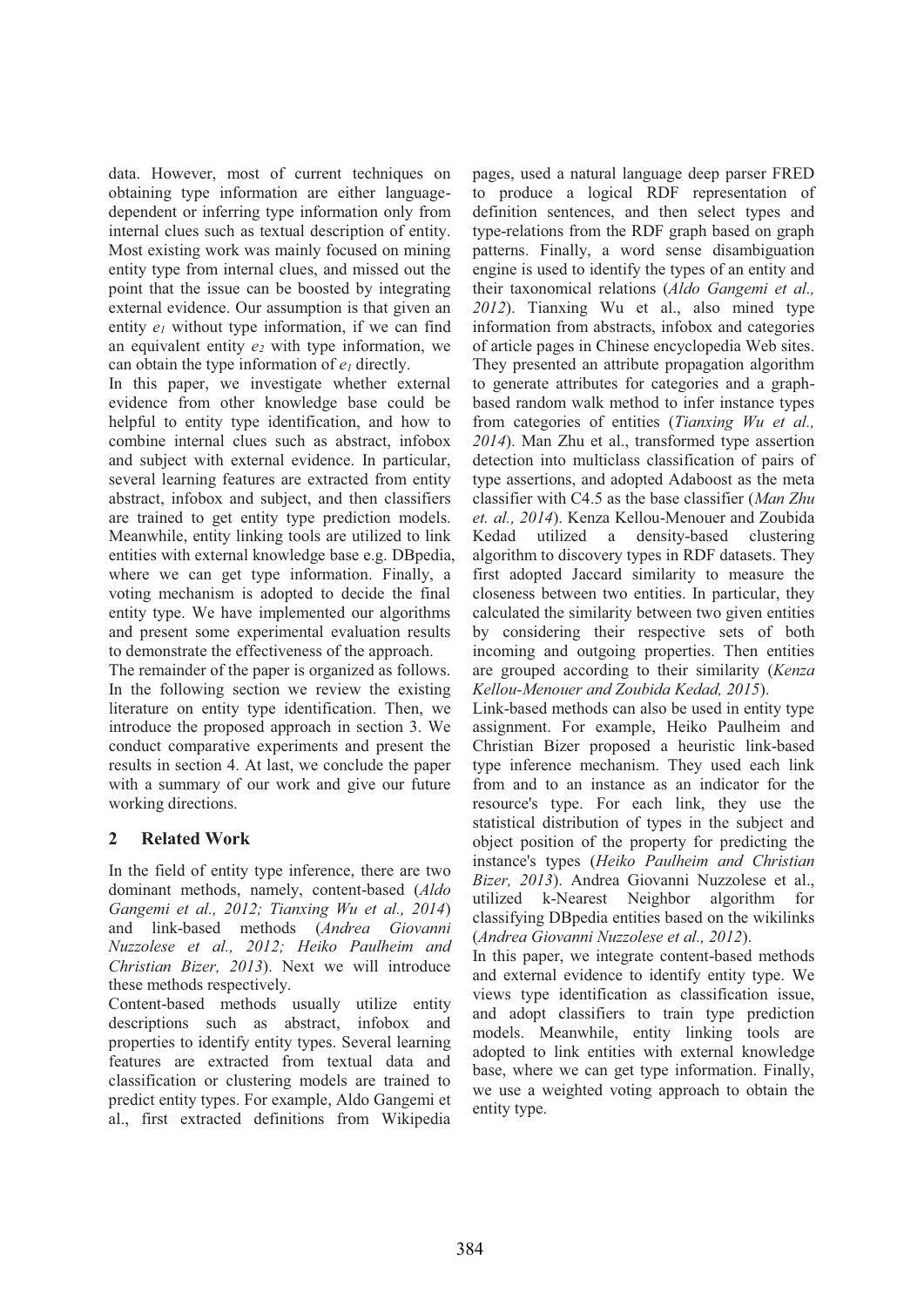## **3 The Approach**

In this section, we will introduce the architecture of the system as shown in figure 1. The inputs of the system are entity data as illustrated in figure 2, the outputs are entity types. In particular the system consists of two parallel parts: (1) classification module; (2) entity linking module;

In classification module, we first extract entity definition from its abstract. And then, we extract several learning features from its definition, infobox, and subject. We choose several classification models to train the entity type prediction model.

In entity linking module, we first construct profile for each entity, and then entity linking tool (Qingliang Miao *et al.*, 2015) is used as a bridge to get entity type information from other linked data i.e. DBpedia. Finally, a voting mechanism is used to get the final answer. In particular, if these two models' results are different, we use entity linking based results as the final answer.



Figure 1: The workflow of the approach.

## **3.1 Classification based Model**

In this section, we mainly introduce learning features and feature selection method.

In Linked Data, entities are usually descripted using Resource Description Framework  $(RDF)^4$ . Each entity in Linked Data space is identified by a unique HTTP dereferenceable Uniform Resource Identifier (URI) and the relations of resources are described with simple subject-predicate-object triples. Figure 2 shows an example of entity " $\sharp \pi$ /Seoul". The task of this research is to identify the type of the entity using existing information as illustrated in figure 2.

| URI            | http://zhishi.me/baidubaike/resource/首尔 |  |  |
|----------------|-----------------------------------------|--|--|
| <b>InfoBox</b> | "ex:label "首尔"@zh.                      |  |  |
|                | ex:所属地区 "韩国"@zh.                        |  |  |
|                | ex:面积 "605.77 平方千米"@zh.                 |  |  |
|                | ,<br>ex:人口 "1050 万(2007 年)"@zh .        |  |  |
|                | ex:气候条件 "温带季风气候"@zh.                    |  |  |
|                | ex:著名景点 "昌德宫, 景福宫, 云岘宫, 乐天世界"@zh.       |  |  |
| Abstract       | ex:abstract "首尔 (Seoul) 是朝鲜半岛上以及韩国最大的城市 |  |  |
|                | ,是世界第七大都市。是韩国政治、经济、文化教育中心,              |  |  |
|                | 也是全国海、陆、空交通枢纽,为韩国的首都。"@zh.              |  |  |
| Subject.       |                                         |  |  |
|                | ] ex:subject<br>[[韩国][首尔][地理][城市][首都]   |  |  |

Figure 2: Linked Data example of entity "首尔/Seoul"

#### **Pattern feature**

Typically, the definition of an entity is in the first *k* sentences of its abstract. Inspired by (Aldo Gangemi *et al.*, 2012), we use a set of heuristics based on lexico-syntactic patterns to extract entity definition. The pattern features are derived from entity definition text in the form of "[entity] is/belongs  $[t_i]$  [word<sub>1</sub>…word<sub>n</sub>]", where  $t_i$  is the type keyword of entity type *i* and *n* is the distance between the key word *ti* and the sentence's end. Table 1 shows some examples of the patterns.

| Entity type   | Patterns                                     |  |
|---------------|----------------------------------------------|--|
| <b>Insect</b> | <是.+虫>, <is.+insect>,</is.+insect>           |  |
|               | <属于.+纲> <belongs to.+species=""></belongs>   |  |
| University    | <是.+大学>,<是.+高校>                              |  |
|               | <is.+university college=""></is.+university> |  |
| Game          | <是.+游戏>, <is.+game></is.+game>               |  |
| City          | <是.+城市>,<一座.+城市>                             |  |
|               | $<$ is.+city>                                |  |
| Scene         | <是.+景点>,<是.+胜地>,                             |  |
|               | <is.+attraction scenic=""></is.+attraction>  |  |

Table 1: Example of pattern features

Table 2 shows top 5 type keywords of each entity type. The type keyword set is obtained from encyclopedia and Chinese corpus and we will detail the process in next section. The type keywords are selected from keyword set manually. The feature vector based on pattern is  $Q_i$ , where *N* is the number of entity type. If the first  $k$ 

<sup>4</sup> http://www.w3.org/RDF/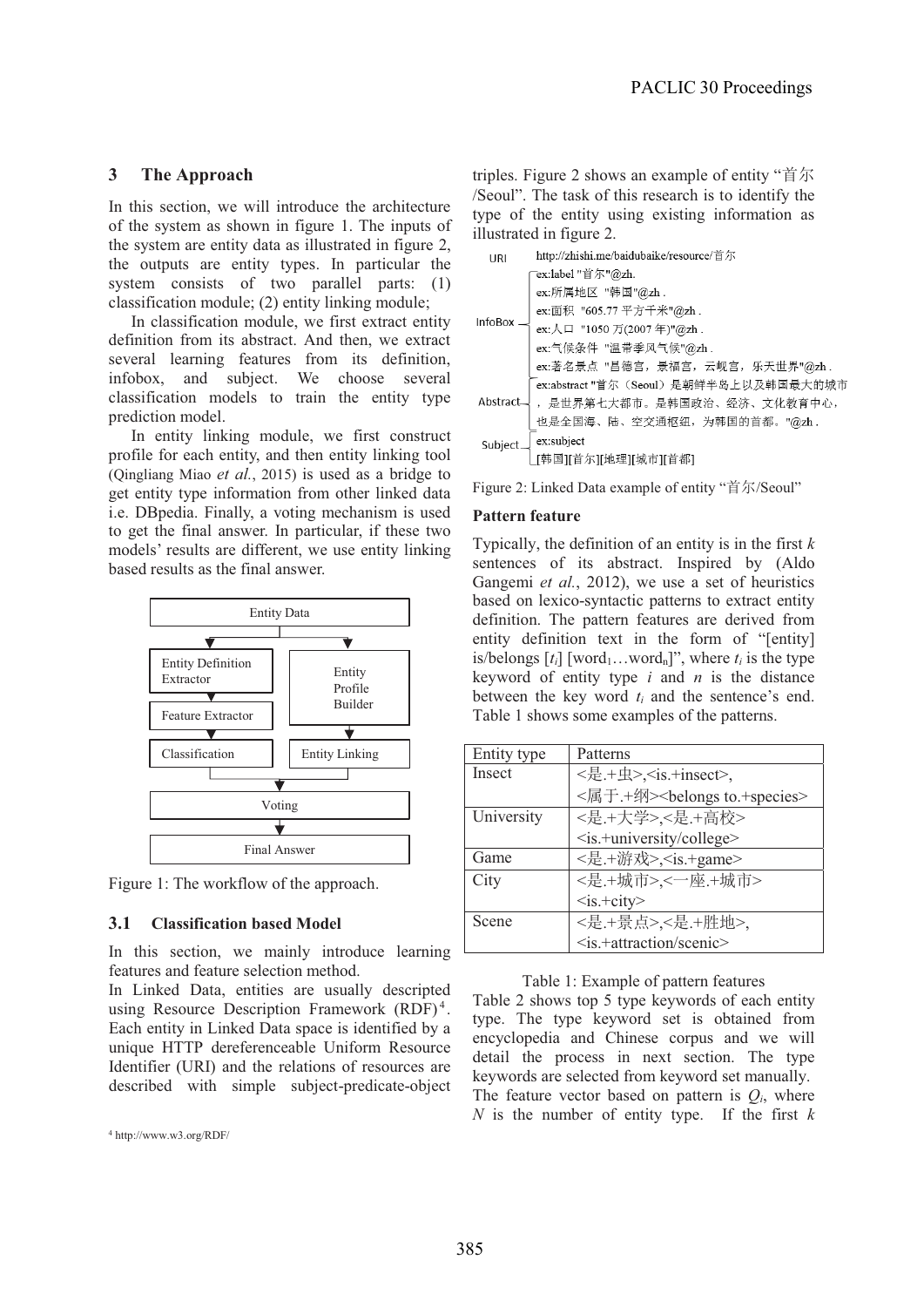sentences *x* in abstract contain the patterns in Table 1, we set the value  $\delta$ , otherwise the value is 0. In our experiment, we set  $\delta = 1.0$  empirically. For example, the definition of " $\#$   $\#$  /Seoul" we extracted from abstracts is "首尔 (Seoul) 是朝鲜 半岛上以及韩国最大的城市". And the feature value for type "city" is  $\delta$  and 0 for the other types.

$$
Q_i = \begin{cases} \delta, if \ f(x, t_i) = 1; \\ 0, if \ f(x, t_i) = 0; \end{cases} i \in \{1, 2, \dots N\}
$$

#### **Keyword feature**

Besides pattern features described above, we use keywords features as well. To ensure high coverage and quality of keywords for each type, we use rule base method and statistic based method to mine related keywords. For rule based method, we first collect entity description page with type information from three Chinese encyclopedia. Through analyzing description page, we extract 4 types of contents to construct keyword set, "*Title*", "*Alias*", "*Category*", and "*Related Entity*".

- Title: The titles in Chinese encyclopedia are used as labels for the corresponding entities directly.
- Alias: The alias in Chinese encyclopedia is used to represent the same entity. For example, [北京|北平|京师].
- Category: Categories describe the subjects of a given entity.
- Related Entities: In Chinese encyclopedia there are related entities of a given entity. For example, related entities of " $\pm \frac{1}{2}$ " (university)" are " 北 京 大 学 (Peking university)", "清华大学 (Tsinghua University)

For statistic based method, we use word2vec model to obtain word vectors based on Chinese corpus and obtain similar word lists for each entity type. The final keyword list is obtained by a voting method. Table 2 shows the top 5 keywords for each type.

| Entity | Keywords                 |
|--------|--------------------------|
| type   |                          |
| Insect | {昆虫,虫,物种,天敌,害虫}/{insect, |

|                                   | species, predators, pets }                  |  |
|-----------------------------------|---------------------------------------------|--|
| University                        | {大学,高校,校园,学院,分                              |  |
|                                   | 校}/{university, college, campus,            |  |
|                                   | branch }                                    |  |
| Game                              | {游戏,电脑游戏,电子游戏,网络游                           |  |
|                                   | 戏,在线游戏}/{games, computer                    |  |
|                                   | games, web game, online games }             |  |
| City                              | {首都,大都市,城市,省会,城                             |  |
|                                   | $\boxtimes$ {/{capital, metropolis, cities, |  |
|                                   | provincial capital, urban}                  |  |
| Scene                             | {景点,名胜,旅游,景区,风                              |  |
|                                   | 景}/{attractions, scenic, tourism,           |  |
|                                   | scenic, scenery                             |  |
| Politician                        | {政治家,政界,活动家,外交家,政                           |  |
|                                   | 客}/{ politician, activists, diplomats }     |  |
| Song                              | {歌曲,歌词,演唱,歌名,曲目}/{song,                     |  |
|                                   | lyrics, singing, song title, track }        |  |
| Novel                             | {小说,短篇小说,科幻小说,武侠小                           |  |
|                                   | 说,传记}/{novel, short story, science          |  |
|                                   | fiction, martial arts novel, biography }    |  |
| Cartoon                           | {动画,漫画,动画片,动画制作,电                           |  |
|                                   | 视}/{attractions, scenic, tourism,           |  |
|                                   | scenic, scenery                             |  |
| {演员,导演,编剧,主演,剧情}/{actor,<br>Actor |                                             |  |
|                                   | director, screenwriter, starring,           |  |
|                                   | drama}                                      |  |

Table 2: Top 5 keywords for each type

## **Infobox features**

Since different entity types have different properties. For example, person has birthday and organization has locations. We extract property names from infobox and use them as infobox features. For example, in figure 1, property features of entity "首尔/Seoul" is "所属地区 /region", "面积/area", "人口/population", "气候条 件 /climatic condition", "著名景点/famous scenery".

#### **Subject features**

Besides infobox features, we collect entity subject information from zhishi.me. Subject information contains many domain-specific terms, which are indicator of entity types. Table 3 shows some example of subject features. In this study, all these above features are binary features.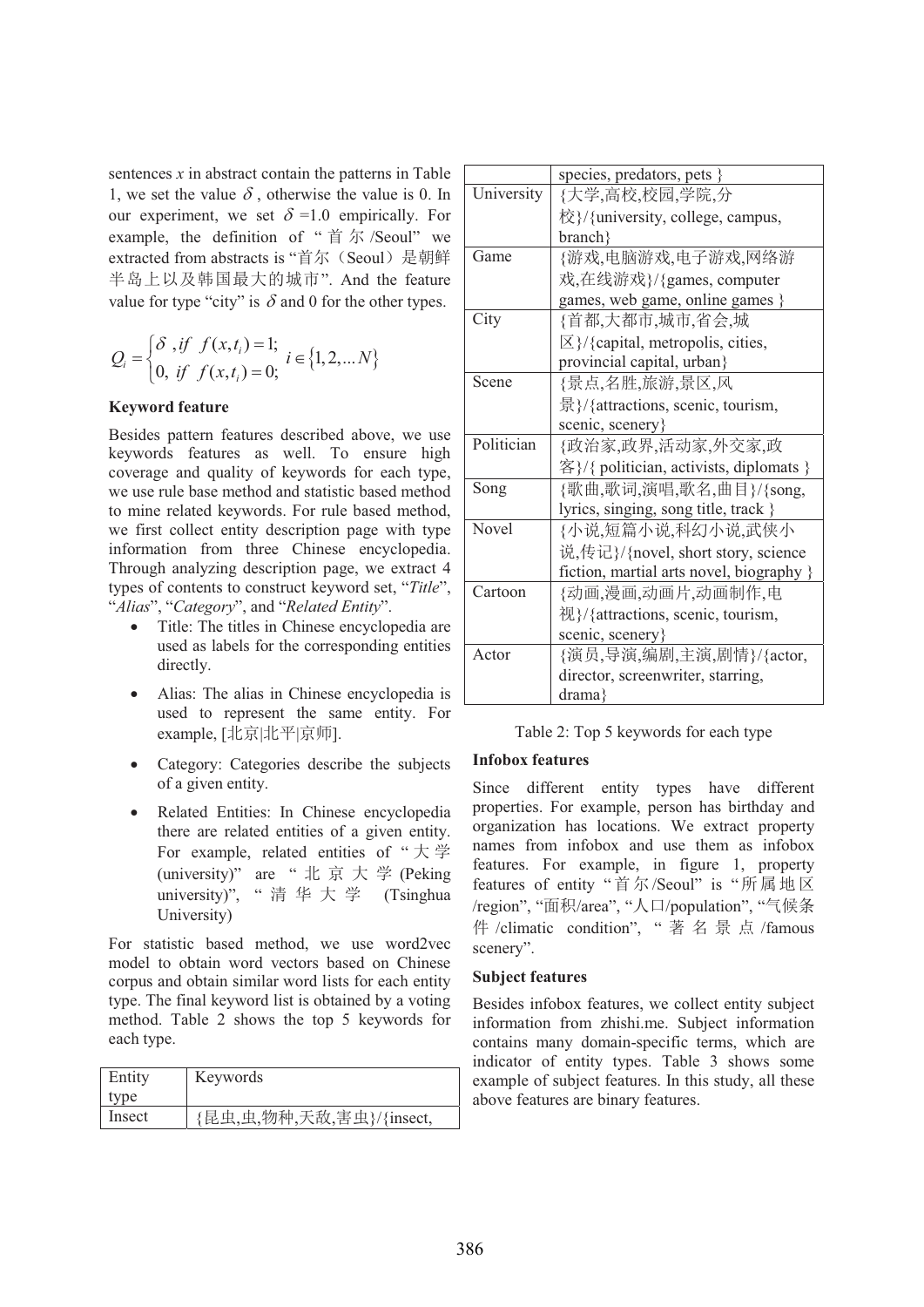| Entity       | Subject features        |
|--------------|-------------------------|
| 颐和园/Summer   | {公园,景点,旅游}/{park,       |
| Palace       | attraction, tourism}    |
| 静冈市/Shizuoka | {日本,城市}/{japan, city}   |
| City         |                         |
| 面包超人         | {动画片,萌}/{cartoon, cute} |
| Anpanman     |                         |

Table 3: Example of subject features

#### **Feature selection**

The learning features are all extracted empirically, therefore, effective feature selection is necessary. We design a feature selection scheme as below: we take 'maximum probability of a feature representing a category' as the indicator of the effectiveness of features, and remove features whose effectiveness is smaller than a threshold T. In our experiment, we set  $T=0.85$  empirically based on the development set. The changing curve of F-measure and threshold T is shown in figure 3.



Figure 3: F-measure changes with threshold T.

#### **3.2 Entity linking based Model**

To use type information of DBpedia, we use entity linking tool to link entities with Chinese DBpedia. Since entities in Chinese DBpedia lack of "*rdf:type*" property, we use following steps to get type information.

#### **Using "sameAs" relation**

Since many entities in English DBpedia have "*rdf:type*" property, we can use "owl:sameAs" relation to obtain type information of Chinese DBpedia entities. For example, <zhishi.me: 伊斯兰 ⟉*>* is linked with *<zh.dbpedia:*Ẳ㕗℘⟉*>* that is same as English DBpedia entity: *<en.dbpedia:Islamabad>*, and the type of *<en.dbpedia:Islamabad>* is *<dbo:City>*.

Therefore, the type of *<zhishi.me: 伊斯兰堡* > is city. Figure 4 illustrates the process.



Figure 4: Example of "sameAs" relation.

#### **Using redirect relation**

In some cases, we can use redirect relation to obtain the type. Figure 5 shows an example. *<zhishi.me:*䶂ዋ*>* is same as *<zh.dbpedia:*䶂ዋ*>* and *<zh.dbpedia:* 青 *岛* > is redirected from <zh.dbpedia: 青岛市>, and <zh.dbpedia: 青岛市> is same as *<en.dbpedia:Qingdao>* whose type is city.



Figure 5. Example of "redirect" relation.

#### **Using category information**

Besides "sameAs" and "redirection" relation, we use entity category information to infer type information as well. Category information in DBPedia is usually a strong indicator for entity type. For example, person usually has category information "People from Beijing" or "People born 1960s". Therefore, we can infer an entity's type from category. In particular, we use a simple method that match category information e.g. "People" with DBpedia ontology class.

#### **Type mapping**

Since the DBPedia Ontology (dbo) is different from type information in Zhishi.me, we have to map dbo with entity type in Zhishi.me. In particular, given a dbo type, we use a type mapping table shown in table 4 to find the corresponding type in Zhishi.me. We use entity linking tools to link Zhishi.me training data with DBPedia, and obtain the type mapping relation.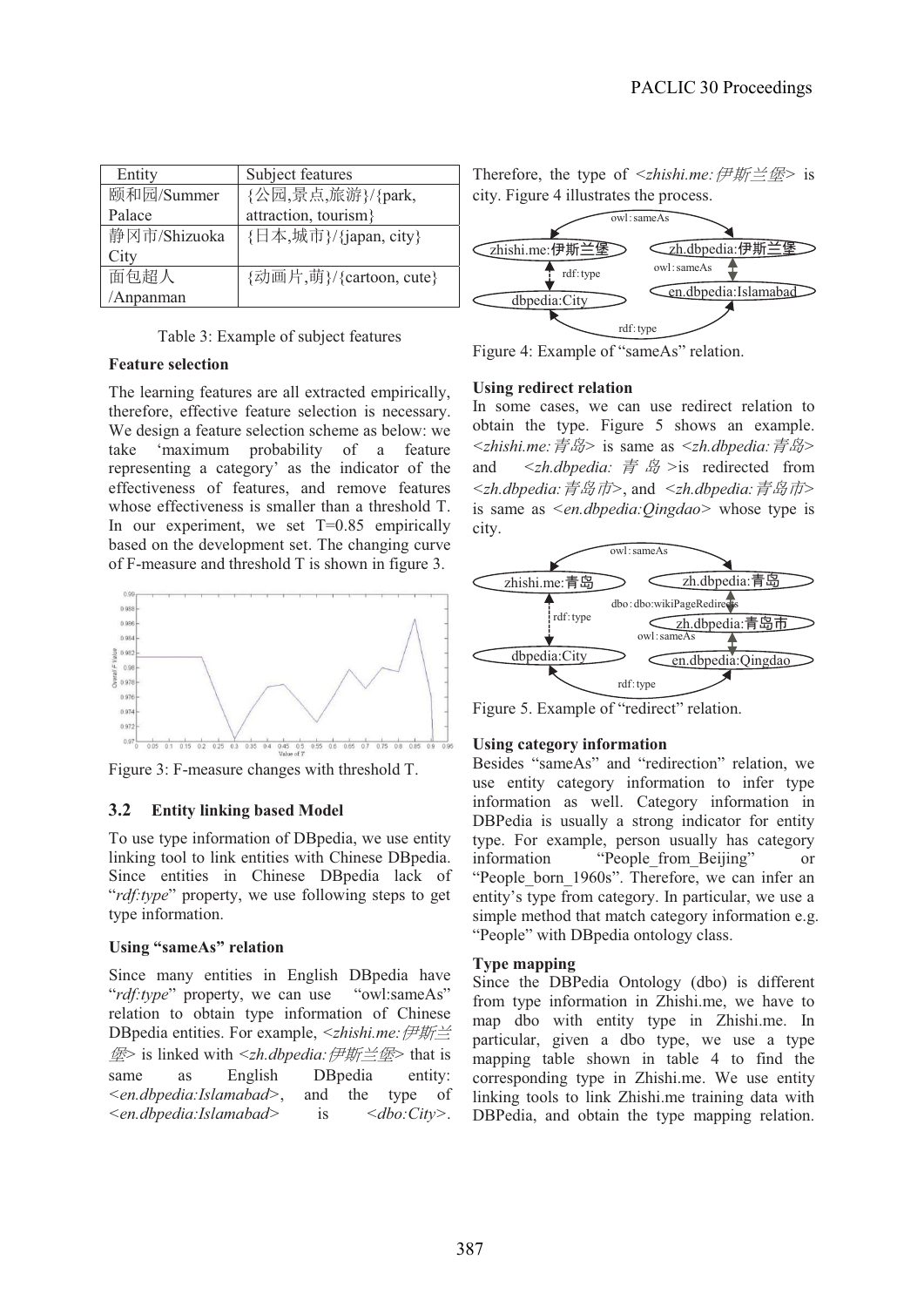For example, if entity  $e_1$  in Zhishi.me with type "Politician" is linked with  $e_2$  in DBPedia with type "Governor", we can obtain a mapping relation between "Politician" and "Governor".

| Type in    | Type in DBPedia                 |
|------------|---------------------------------|
| Zhishi.me  |                                 |
| Insect     | dbo:Insect                      |
| University | dbo:University                  |
| Game       | dbo:ViedoGame                   |
| Politician | dbo:Politician;dbo:OfficeHolder |
|            | dbo:Governor;dbo:Ambassador     |
|            | dbo:Chancellor                  |
| City       | dbo:City;dbo:Capital;dbo:Town   |
|            | dbo:Settlement                  |
| Song       | dbo:Song                        |
| Novel      | dbo:Novel                       |
| Scene      | dbo:NaturalPlace;dbo:Mountain   |
|            | dbo:Canal;dbo:Park              |
| Cartoon    | dbo:Cartoon;dbo:Comic           |
|            | dbo:TelevisionShow;dbo:Film     |
| Actor      | dbo:Actor;dbo:Artist            |

Table 4: Type mapping table

## **4 Experiment**

In order to evaluate the effectiveness of the proposed approach, we conduct our experiments by using test data from JIST15 type identification challenge<sup>5</sup>. The data includes 1397 entities with type information and 500 unlabeled entities that are used as test data. There are 10 classes including insect, university, game, politician, city, song, novel, scene, cartoon and actor. The statistics of the data is shown in Table 5.

| <b>Entity Type</b> | $#$ training data | # testing data |
|--------------------|-------------------|----------------|
| Insect             | 124               | 41             |
| University         | 157               | 42             |
| Game               | 143               | 59             |
| Politician         | 134               | 43             |
| City               | 139               | 59             |
| Song               | 139               | 59             |
| Novel              | 150               | 51             |
| Scene              | 130               | 60             |
| Cartoon            | 134               | 38             |
| Actor              | 147               | 48             |

Table 5: The statistics of the test data Precision, Recall and F-measure are used as the evaluation metric. All of them are defined as follows where *ai* is the number of URLs that are actually in label  $i$  and also predicted in label  $i$ ,  $b_i$  is the number of URLs that are predicted in label *i*, *ci* is the number of URLs that are actually in label *i*.

$$
precision = \sum_{i=1}^{n} \frac{a_i}{b_i}
$$
  
\n
$$
recall = \sum_{i=1}^{n} \frac{a_i}{c_i}
$$
  
\n
$$
f-measure = \frac{2\text{precision} * \text{recall}}{\text{precision} + \text{recall}}
$$

In experiment, we first evaluate the performance using internal information only, namely classification based method. And then we evaluate whether external knowledge is useful to improve type identification performance. We also compare with our method with state of the art method (Tianxing Wu. *et al.*, 2014).

In this experiment, we have compared with four classification algorithms, Naïve Bayes, Bayes Net, Random Forest and Support Vector Machine. Figure 6 shows experiment results, from which we can see *F-measure* is relative high in classification method, and Random Forest algorithm performs best among four classifiers and F-measure is above 0.98.This results indicate the learning features are very predictive for this task.



Figure 6: Experiment results on precision.

To evaluate whether external evidence derived from other knowledge base is helpful, we have built and compared two kinds of type identification methods, one with utilizing entity linking techniques and the other without.

<sup>5</sup> ttp://www.jist2015.org/index.php?m=list&a=index&id=48&skip=50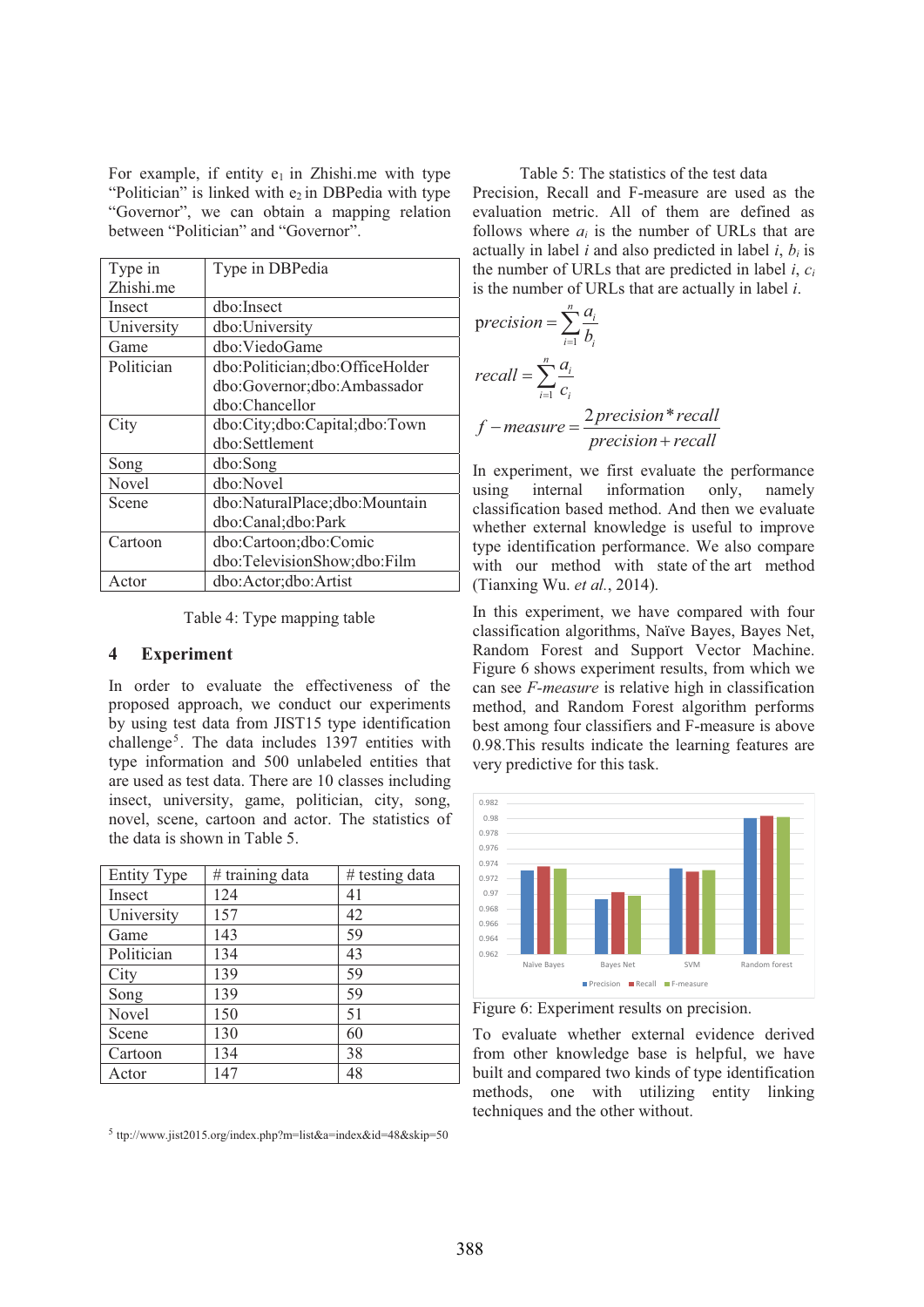

Figure 7: Experiment results of models with and without entity linking on f-measure.

Figure 7 shows the comparing results of type identification models with and without entity linking. From Figure 7 we can see that when incorporating entity linking results, the average *Fmeasure* can be improved by 1.5%. The improvement of *F-measure* is likely attributable to the external knowledge base. The improvement is not as much as expected. Through carefully analyze the results, we find two reasons. First, entity linking tools only link 40% entity in testing data. Second, most derived type from external knowledge base is consistent with classification results

In order to validate whether the improvement is significant, we adopt pair-wise t-tests on *Fmeasure*. For all t-tests, p-values are all less than 0.01, therefore the improvement is significant. We confirm that the improvement of *F-measure* is due to incorporating external evidence and we believe that it will achieve better results if we incorporate enough and high quality external evidence.

From the above analysis, it is evident that entity linking results can be incorporated as knowledge to improve the performance of entity type identification.



Figure 8: Experiment results of models with entity linking and baseline on f-measure

We also use state of the art method (*Tianxing Wu et al., 2014*) as baseline and conduct experiment to compare our method with the baseline. Figure 8 shows the experiment results. From figure 8 we can see our best performance (Random forest with entity linking) outperform state of the art method by 1.1%.

## **5 Conclusion**

In this paper, we study entity type information identification from Chinese linked data and present a novel approach by integrating classification and entity linking techniques. In particular, entity type information is inferred from internal clues using classifiers. Moreover, external evidence is obtained from other knowledge bases through entity linking techniques. Experimental results on real-world datasets show the learning features we selected are predictive. Moreover, results indicate external evidence derived by entity linking techniques is helpful to type identification as well. We believe that this study is just the first step in type identification and much more work needs to be done to further explore the issue. In our ongoing work, we plan to improve entity tools to find more equivalent entities in external knowledge base. We also plan to reduce the amount of training data, which is time consuming to obtain, by using entity linking results. For example, type information obtained by entity linking techniques could be used as training data directly. Another direction is to harvest external evidence from broader resources, e.g. text or web tables, not just from linked data or knowledge base. For instance, in sentence "...including cities such as Birmingham, Montgomery, Huntsville...", if we know the type information of "Birmingham", we can infer other entities' type as well. Similarly, if we know the type of an entity, the other entity types in the same column can also be obtained by reasoning. At last, we plan to study fine grained type identification.

## **References**

Aldo Gangemi, Andrea Giovanni Nuzzolese, Valentina Presutti, Francesco Draicchio, Alberto Musetti, and Paolo Ciancarini. Automatic typing of DBpedia entities, In Proceedings of the 11th International Semantic Web Conference, 2012, pp. 65-81.